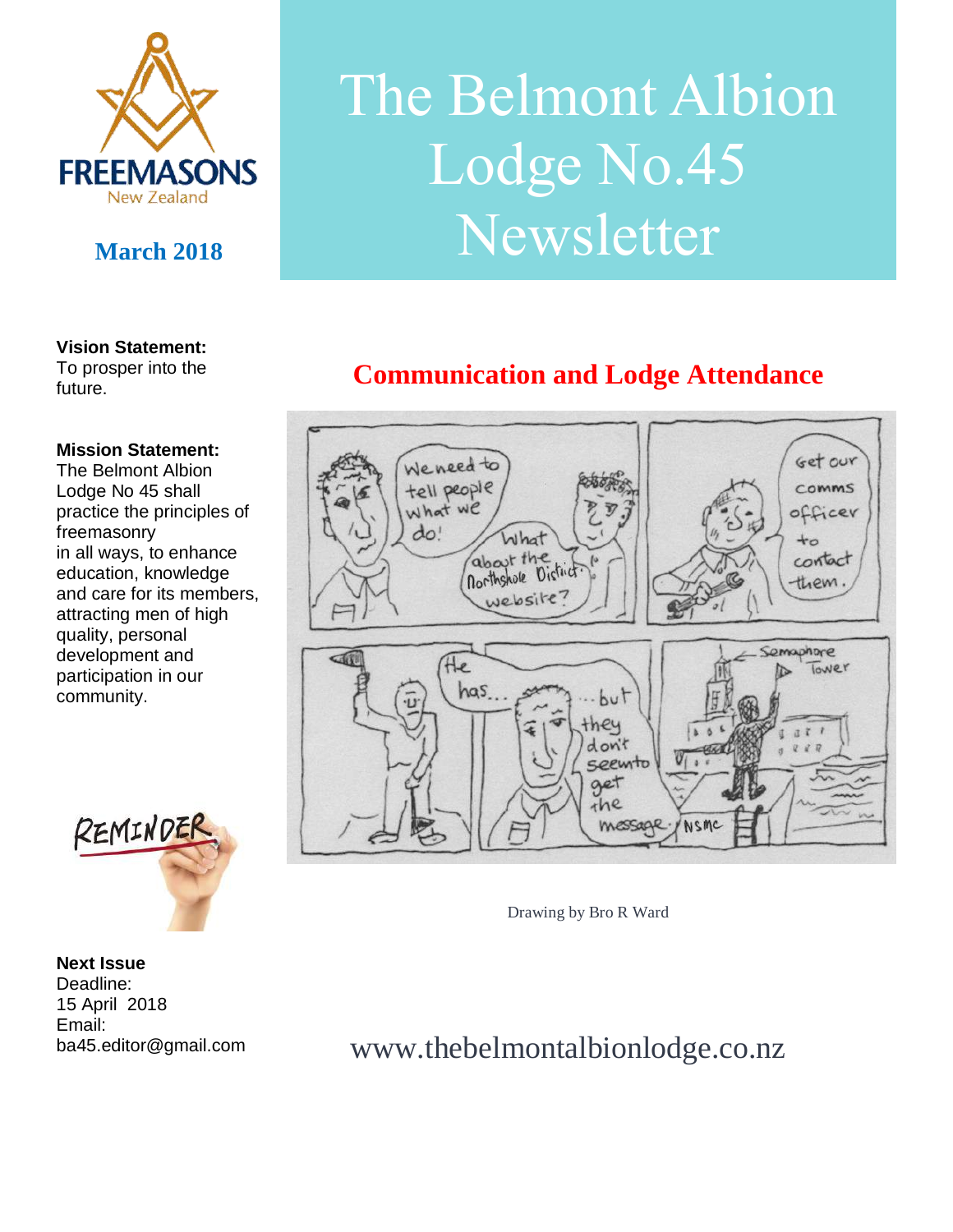## In this issue:



"I will strive to live with love and care,<br>Upon the level and by the square"

 $\overline{2}$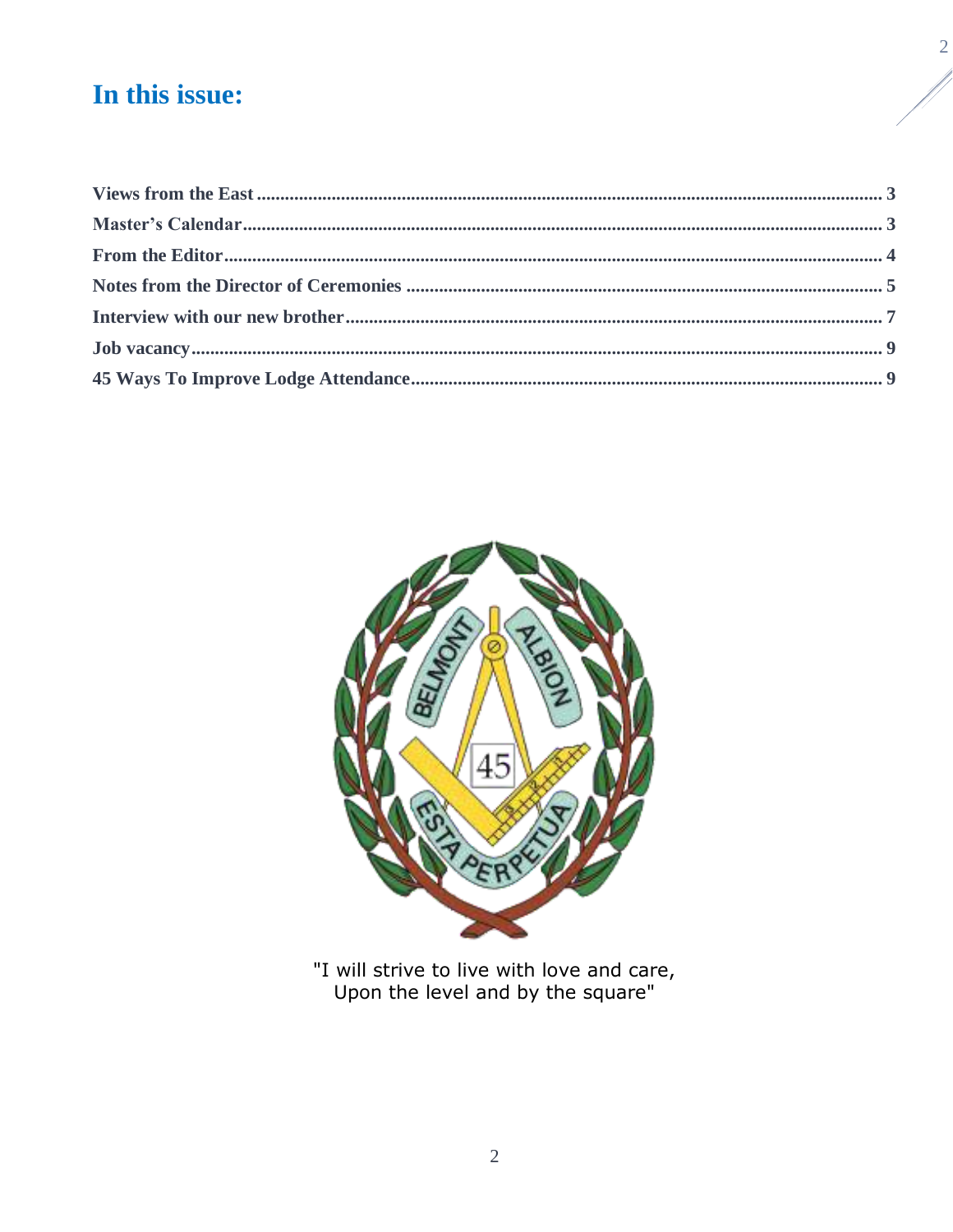### <span id="page-2-0"></span>**Views from the East**

Brethren

As the festive season looms large in the calendar, it is often a time to reflect briefly on the year that has been and give thanks for the opportunity to share these past twelve months with those nearest and dearest to us.

Thank you for the opportunity of being your Master in 2017. It has been a true privilege to lead the Lodge, and to represent the Lodge and our Brethren when visiting. During the course of the year we have had growth and interest expressed in joining BA45, which is pleasing to note. Those that have joined or are waiting to join, been raised or passed are our future and our support of them is critical to our longevity. Please make yourselves available to help them when they ask for assistance and guide them gently when necessary.

It is also a time to take stock and look forward to 2018 and the challenges that the New Year will present to each of us.

The challenge of numbers and competing interests for people's time continues to offset the enthusiasm of those attending regularly. The "Speak up for Freemasonry" campaign is assisting in getting the message out to the wider public, but it still remains the personal commitment that each of us make that drives the level of energy we see so well demonstrated in our Lodge meetings and activities.

May your time over this period be safe, laughter filled and relaxing and I look forward to your company in 2018, starting with the Icebreaker bbq on 17th February. Wishing you and your loved ones all the very best for the festive season.

Fraternally

Fraternally **WM Sean Neely** 



## **Master's Calendar**

<span id="page-2-1"></span>3<sup>rd</sup> April BA45 Installation rehearsal- Installing team will be in attendance

10th April BA45 Installation of Bro Russel M Ward and officers of the lodge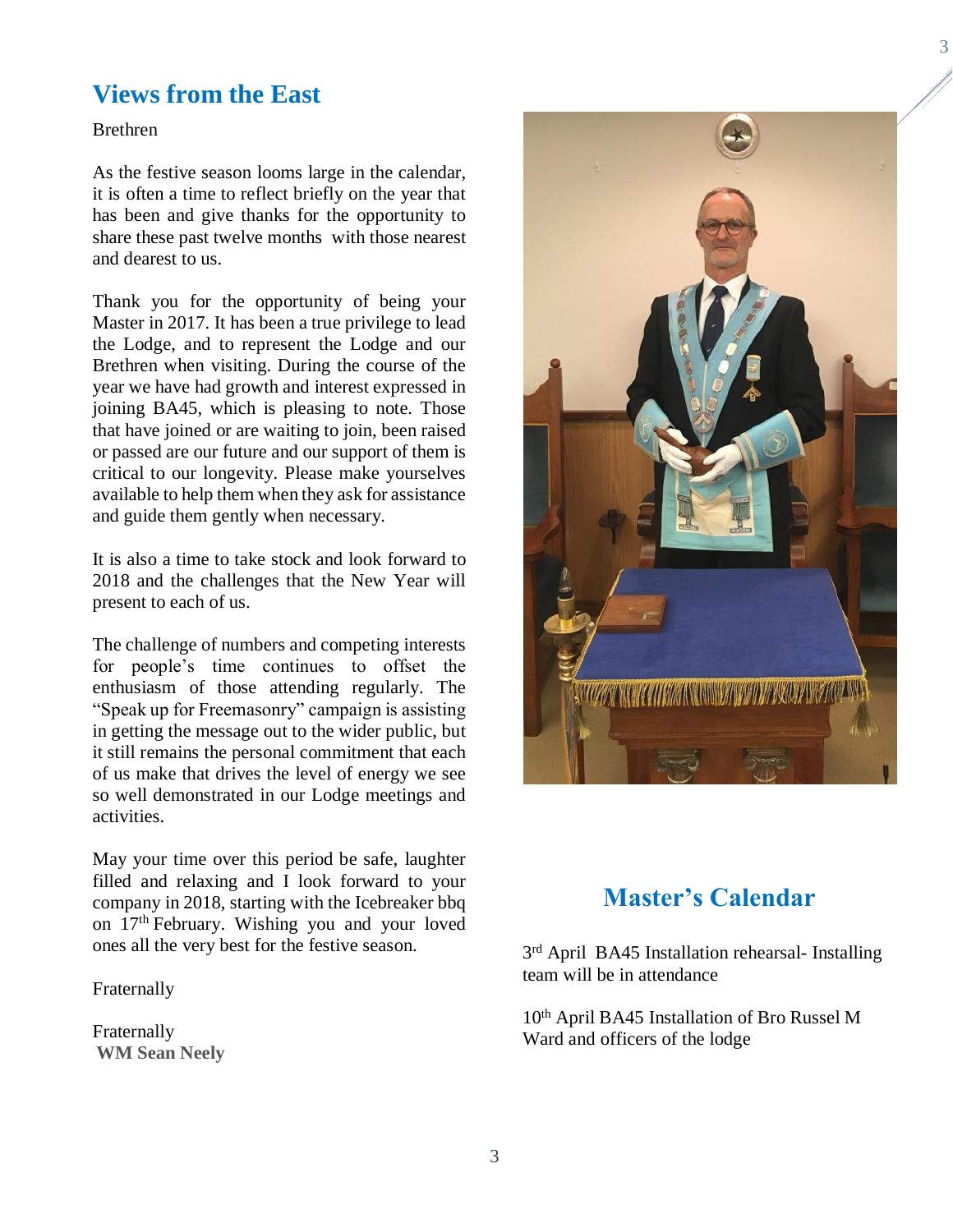#### <span id="page-3-0"></span>**From the Editor**

#### **Commitment or communication?**

One blink of an eye and we're already three months into the new year of 2018. I hope you all have had a fantastic time over the summer. It's amazing how busy life can get when you get back to work after a long holiday! Despite all, we have had a great start to our masonic year already with the icebreaker function and Ranjit's initiation ceremony, both very memorable occasions.

This issue presents the usual variety of news in and out of the lodge and some thought-provoking articles on the importance of commitment, communication and lodge attendance.

Every time we have a general meeting or even at the district and national level, lodge attendance and retention are hot topics. I find most those discussions pointless because they do not offer a solution. Maybe there is no solution. I have been thinking about it for a while and have come to a conclusion for myself that it is not the communication but the lack of commitment which is the problem. Surely, everyone knows there is something planned for every Tuesday and we get constant email reminders about important events. We complain about lack of time and family/work demands all the time but I believe men in old days had higher demands on their time, the world worked much slower, they did physically demanding jobs and had no cars or public transports to get to their lodges. But, they did and they attended in masses because it mattered and they were committed.

Personal issues, work/family demands and life in general can affect lodge attendance and that's ok, we all face it every now and then but despite all life throws at us, we can learn to adopt and commit to our ancient order of free and accepted masons. It doesn't have to be every week but attend whenever we can.

Our new master elect promises a fulfilling schedule for his upcoming year with a mix of

ceremonies, education evenings and some interesting social events such as the delicious Filipino night and a Whiskey tasting evening. This should encourage more attendance.

Luckily in BA45, we have great mentors and highly ranked grand lodge officers who know the in and out of Freemasonry. Our lodge is famous for providing mentorship programmes, membership retention and delivering perfect rituals. The senior members in our lodge are 100% committed to ensure smooth operation of the lodge, its events and rituals. That's 80% of the job already done. It is up to other members, younger and new members to ask for or arrange for special functions, events or gatherings. Wouldn't it be great to have a few social events outside the lodge to help and engage with the community?

This is also true about the Newsletter. Your contributions are always appreciated. Photos, news, thoughts and articles in any form or format are accepted.

That said, I invite you to read this issue and please pay a special attention to the article on ways to improve lodge attendance. I'd be delighted to facilitate some of your ideas in the newsletter and I am sure your ideas regarding any special event will be well received by our incoming master as well.

## Better to be slapped with the truth than kissed with a lie.

-Russian Proverb

Editor Ali S.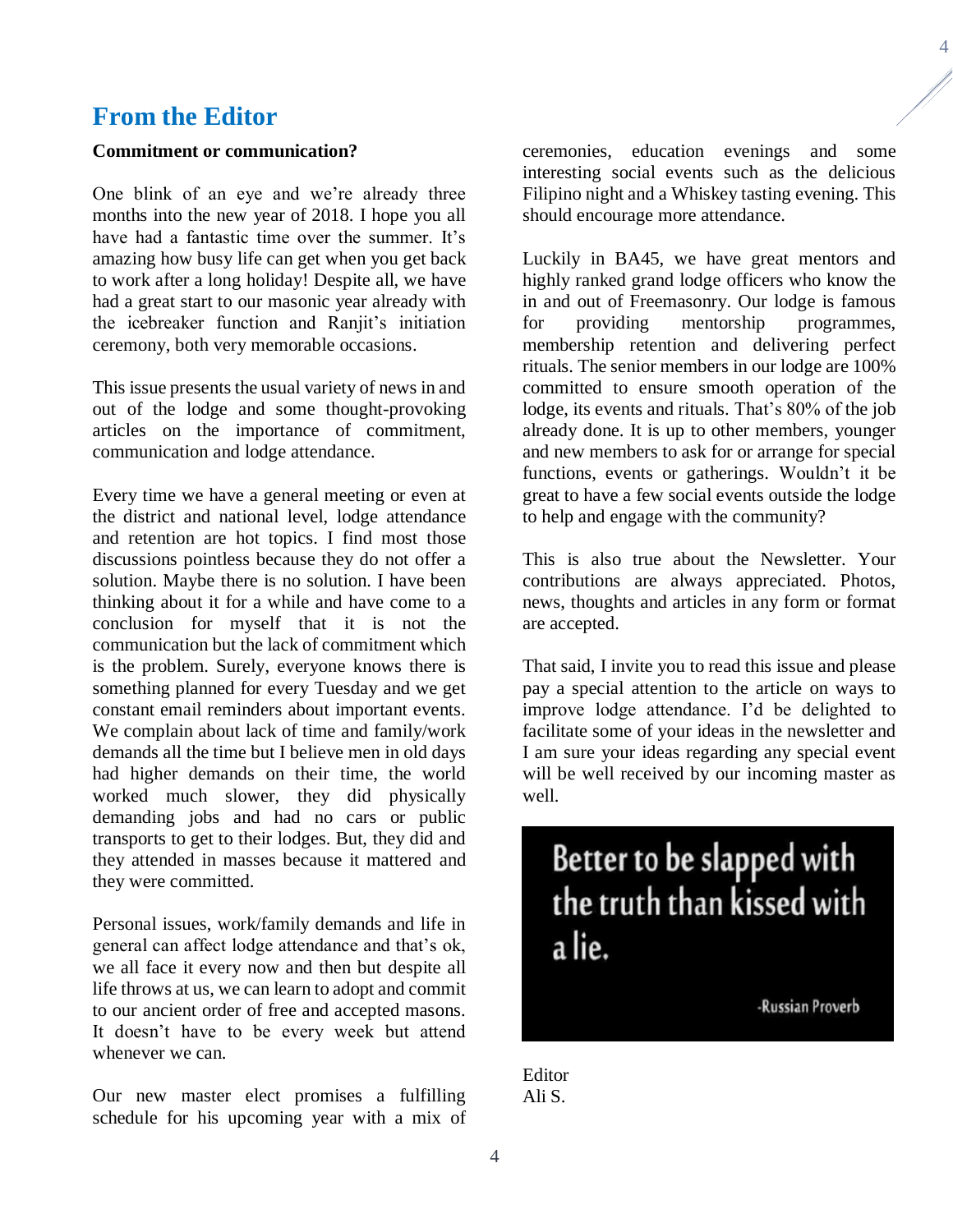## <span id="page-4-0"></span>**Notes from the Director of Ceremonies**

1) First Degree: Congratulations to those Brethren taking part in the First Degree for our newest member **Ranjit MENON.**







#### **One of our strengths in Belmont Albion is our ceremonial - and long may it continue.**

Congratulations to **Ali** for his ``charge`` and being awarded the ``*Douglas Rapley Memorial Trophy``. Well done Ali.*

*Our next ``working`` will likely be May?*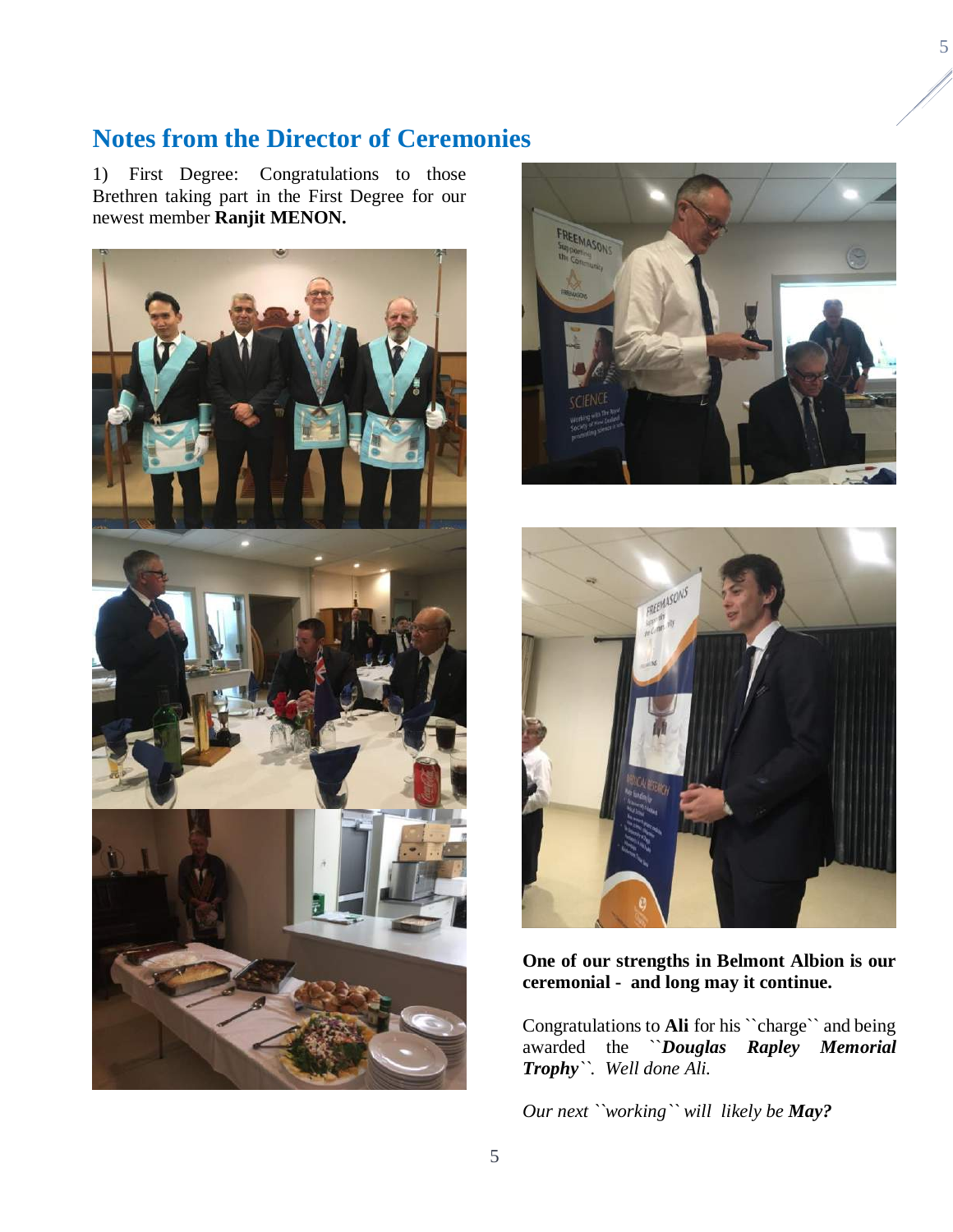*Our Installation is on the 10th April Brethren.* Our Master Elect **Russell WARD** is well underway with his planning for a busy year. Our support for Russell is essential. He devotes a large proportion of his busy life to Freemasonry every member must accept personal responsibility in supporting him.

Great to see **Sonny and Floyd** representing the Lodge at the annual ``**Round the Bays`**` run. Both came in remarkably refreshed may I say? The event drew a large contingent of Freemasons ( over 150) - Plans are underway to have an even larger group next year. This was a great experience Brethren and I commend it to you.





**Candidates:** We have two candidates in the pipeline Brethren. One you would have met at the ``**Ice Breaker`**` hosted by Richard and Marcia LUMSDEN. Thanks to Richard and Marcia for opening up there magnificent property for our Lodge.

The **Divisional Conference** is fast approaching brethren - **Saturday 21 April**. Among other things, it's the place where you find out what's happening in the Division. All round it's a good day and well worth attending. The lunch is not too bad either?



**RW Bro Murray Morrissey**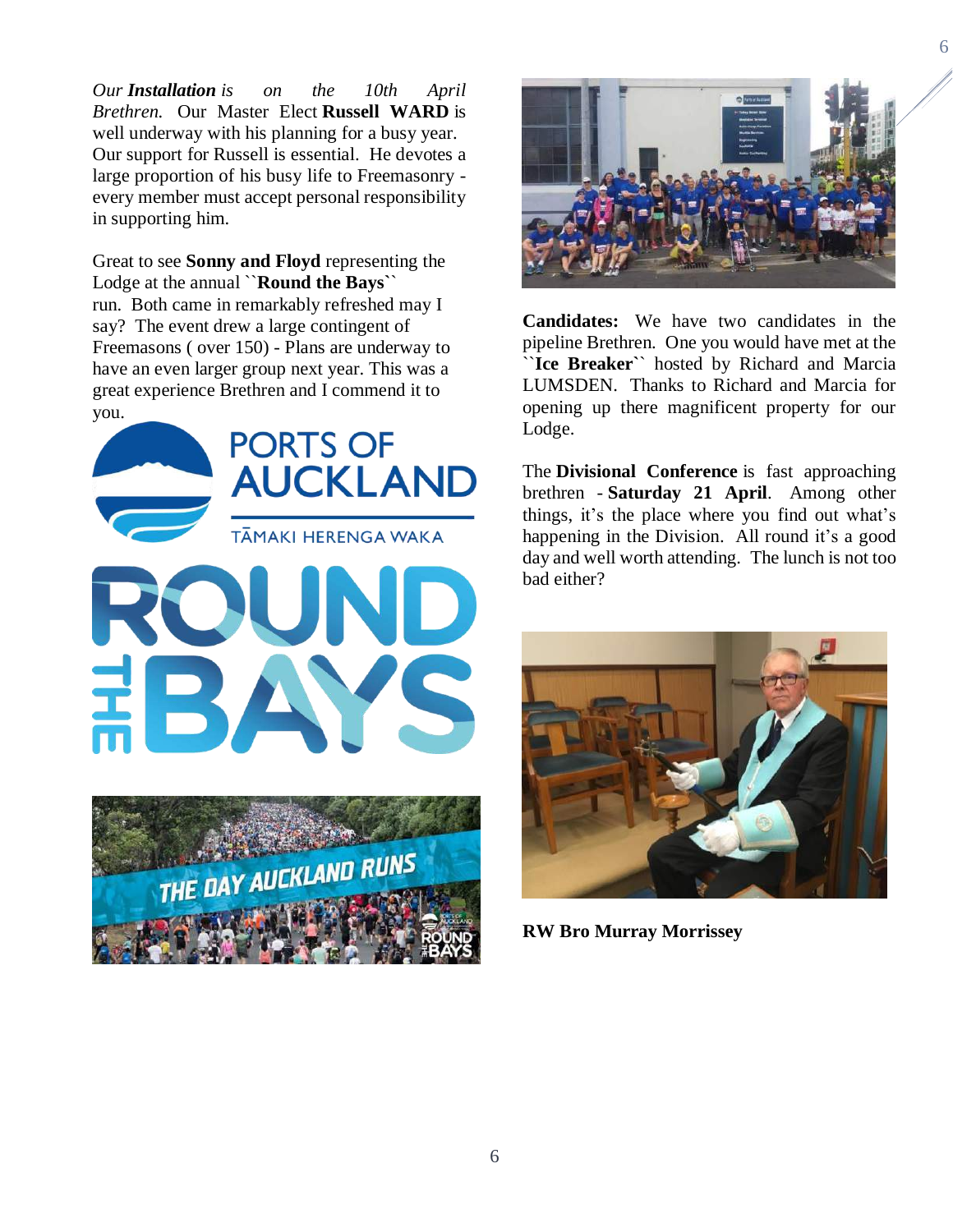#### <span id="page-6-0"></span>**Interview with our new brother**

*234 years ago one of the greatest musicians of all times, Hayden, wrote a letter of request to be admitted to the True Unity Lodge of Freemasons in Vienna. Here is what he wrote:*

#### *To Franz Philip von Weber,*

*Dear Lodge Secretory and Master of Ceremonies at the Masonic Lodge of True Unity, The highly advantageous impression which Freemasonry has made on me has long awakened in my breast the sincerest wish to become a member the Order, with its humanitarian and wise principles. I turn to you, Sir, with the most urgent request that you have the great kindness to intervene on my behalf with the lodge, in order to implement this position. I have the honour to remain, with professional esteem, your obedient servant. Joseph Hayden Director of Music to Prince Esterhazy Vienna Dec 29th, 1784* 

Wouldn't RV Bro Murray Morrissey, BA45 DC, love receiving a letter light that?

On our first official meeting in 2018, Mr Ranjit Menon was initiated into Freemasonry. I interviewed Ranjit to see how he is holding up after his initiation!

#### **Ranjit, would you please introduce yourself?**

I am a 49 year old husband to my wife Anita and father of two delightful children Maya and Sidharth. I'm also the Managing director of my own business called Menon Mortgages which is a Mortgage brokerage on the North Shore. I've lived on Auckland's North shore for 18 years. I moved here from Nairobi, Kenya in 2000. My father was an aircraft engineer and my grandfather was a photographer.

#### **What is your profession?**

I am a Registered Financial Adviser. I am the Senior Mortgage Adviser at Menon Mortgages. I provide advice and brokerage services for home

loans, business loans, asset finance and risk insurance.

#### **What got you interested in freemasonry?**

In the late 1990s I was living with a family friend Mr Luther in Nairobi who was a Freemason & he told me about the craft, which sparked my interest.

#### **What made you join Freemasonry?**

I wanted to join an organisation that sees their members as equals and genuinely cares about their members. The ritual aspect of Masonry has a certain mystique that interested me. I also wanted to be part of an organisation that made tangible contributions towards the wellbeing & betterment of society as a whole.

#### **What do you expect from joining Freemasonry?**

I expect to be able to develop myself to be the best person I can be. I hope to be able to contribute to society and make a positive difference to people's lives. I also expect to develop strong friendships and camaraderie with my fellow brothers in the craft.

## It's never too late to be a freemason. Join now.

**What is your advice for men of like yourself?** It's never too late to be a freemason. Join now.

**Before candidates join Freemasonry, there are a lot of questions in their mind. What were you concerns or questions?**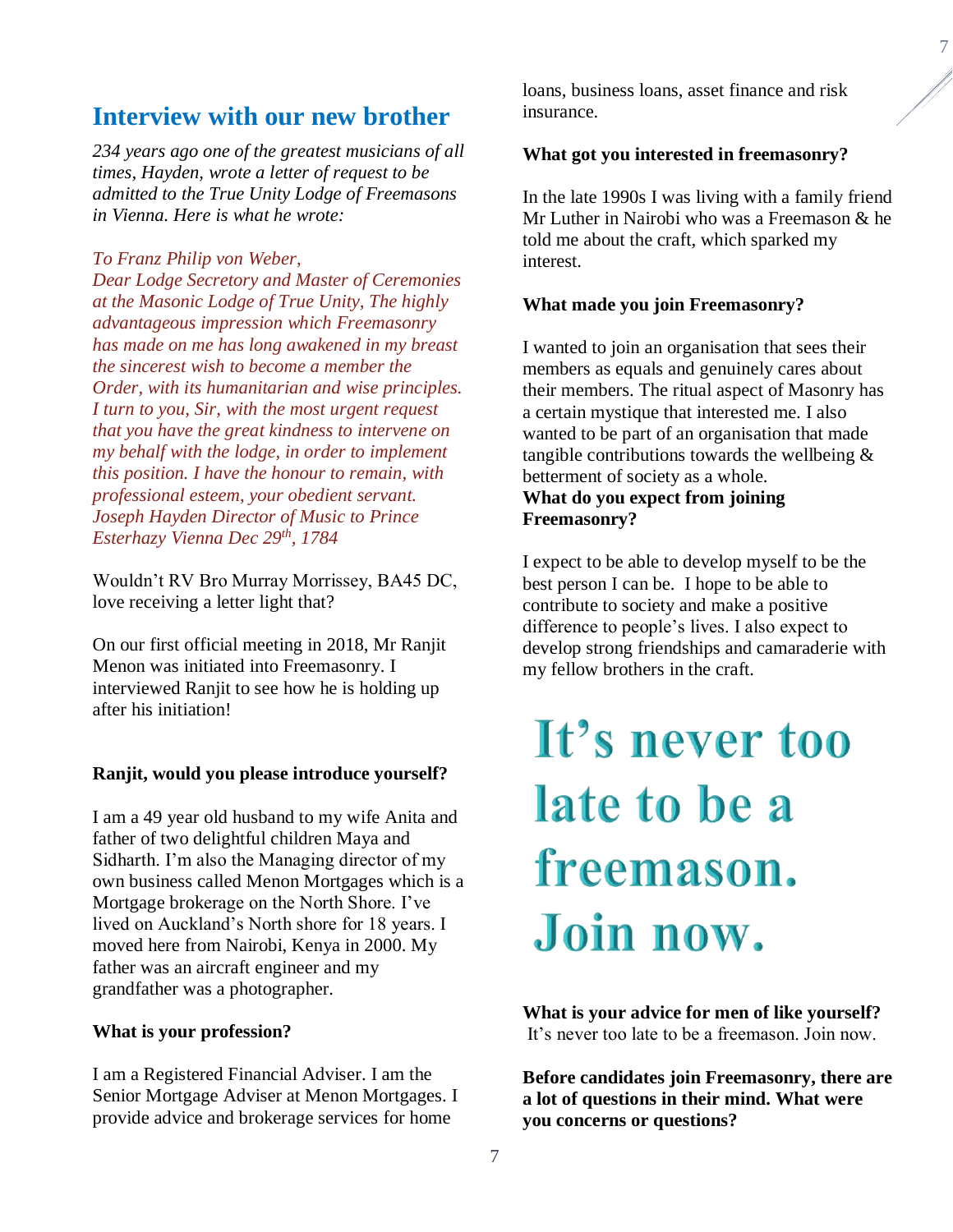No concerns really. I had no idea what was involved in joining. When I asked to join I was contacted by Murray Morrissey & Sean Neely. After speaking to them I was impressed by their candour & friendly accepting attitude. They both made a really positive impression on me. Before my initiation ceremony I was well briefed and prepared by Russell Ward and was given an idea of what to expect and an understanding that all masons have passed through this stage. Russell calmed my nerves before my initiation and I am grateful to him for that.

**Tell me about your initiation ceremony. Did you like it? How was your first masonic experience?**

It was like nothing I had ever experienced before. It was something completely new and fascinating to me. I was struck by the degree of preparation that my brothers had gone through for the occasion and the supportive environment in which it was carried out. My brother Allan held my hand and guided me throughout which I found very reassuring. It was obviously an ancient ritual and I feel privileged to have taken part. I will always be grateful to my brothers at Lodge BA 45 for making it a really special ceremony for me.

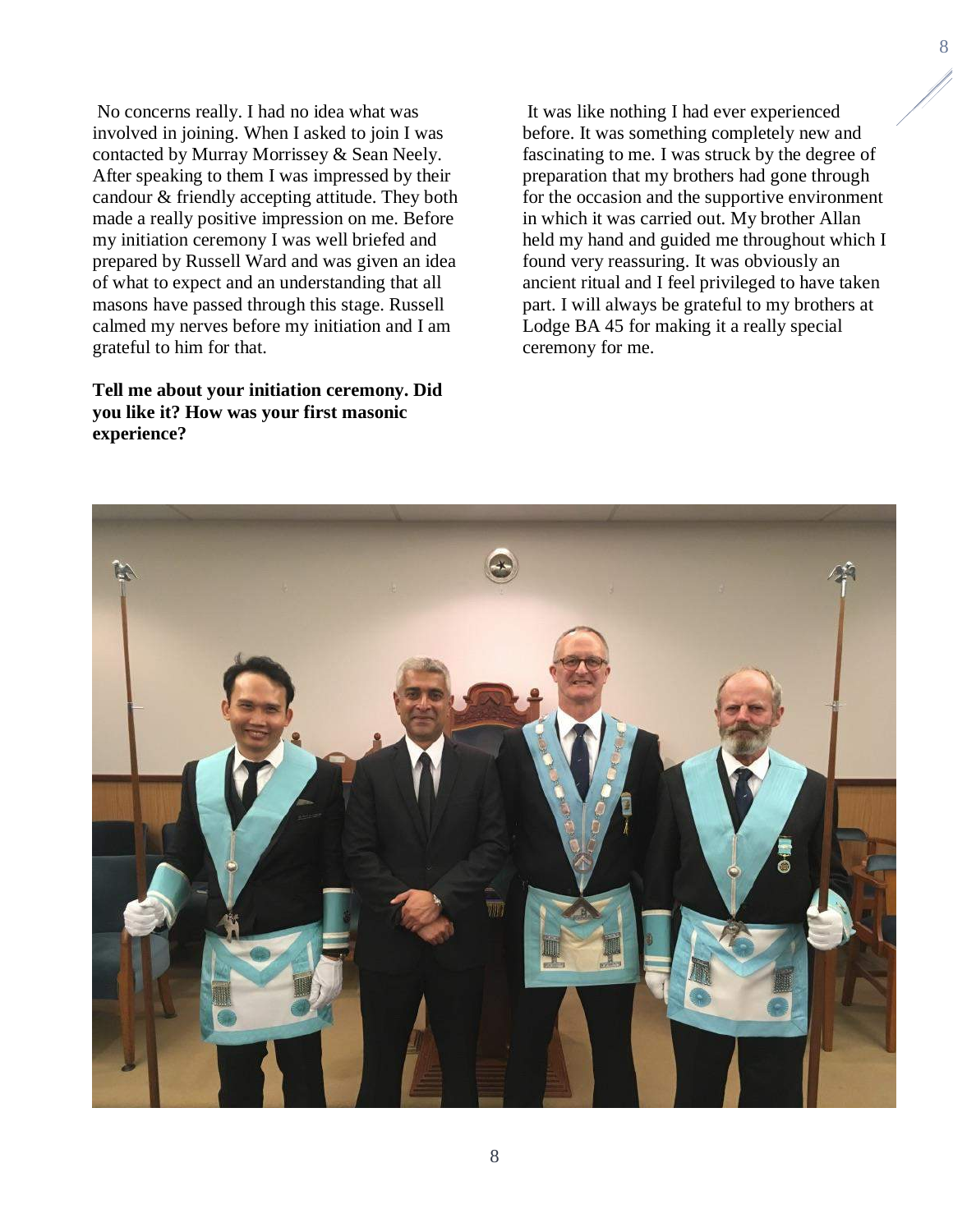#### <span id="page-8-0"></span>**Job vacancy**

You may have noticed that our lodge is deathly quiet so we need a willing volunteer.

All tuition provided. Can be done via iPad or smartphone with masonic music files. Hardware and software provided.

Please contact Russel if interested.



#### <span id="page-8-1"></span>**45 Ways To Improve Lodge Attendance**

The key to good attendance is simple: You must give your members a reason to WANT to come to your lodge.

Boring meetings is the single greatest reason 85% of the Masons don't attend lodge regularly. Look around the lodge tonight. How many members are present? How many total members are in the lodge? If those present represent 45% - 50% or more of your membership CONGRATULATIONS! Your lodge is doing something right! If not, a little work may be in order.

The following suggestions may help bring a few members back to the lodge, but none of them will work if it's kept a secret. You've got to let your members know what you're doing. And, don't be shy - let them know why you're doing it. Put what you're doing in your newsletter. If you don't have a newsletter you've just discovered your First Way to Improve Attendance In Your Lodge.

You can't operate in a vacuum. Your members WANT to know what is going on in the lodge. If you don't have a REGULAR newsletter the only time many members will hear from you is when you want money either for dues or for your annual campaign. Oooh ... that's not very welcoming.

1. Make information about new members available to everyone who regularly attend lodge. Include his occupation, hobbies, interests, and reasons for joining. Record this information in a file and make it accessible to members of the lodge so when he visits they will have something to talk about.

2. Assign an Officer to greet each member as he enters the lodge. Make certain that he understands that it is his job to make each person feel welcome.

3. The Worshipful Master and officers should be the "welcoming committee." and be sure to shake 9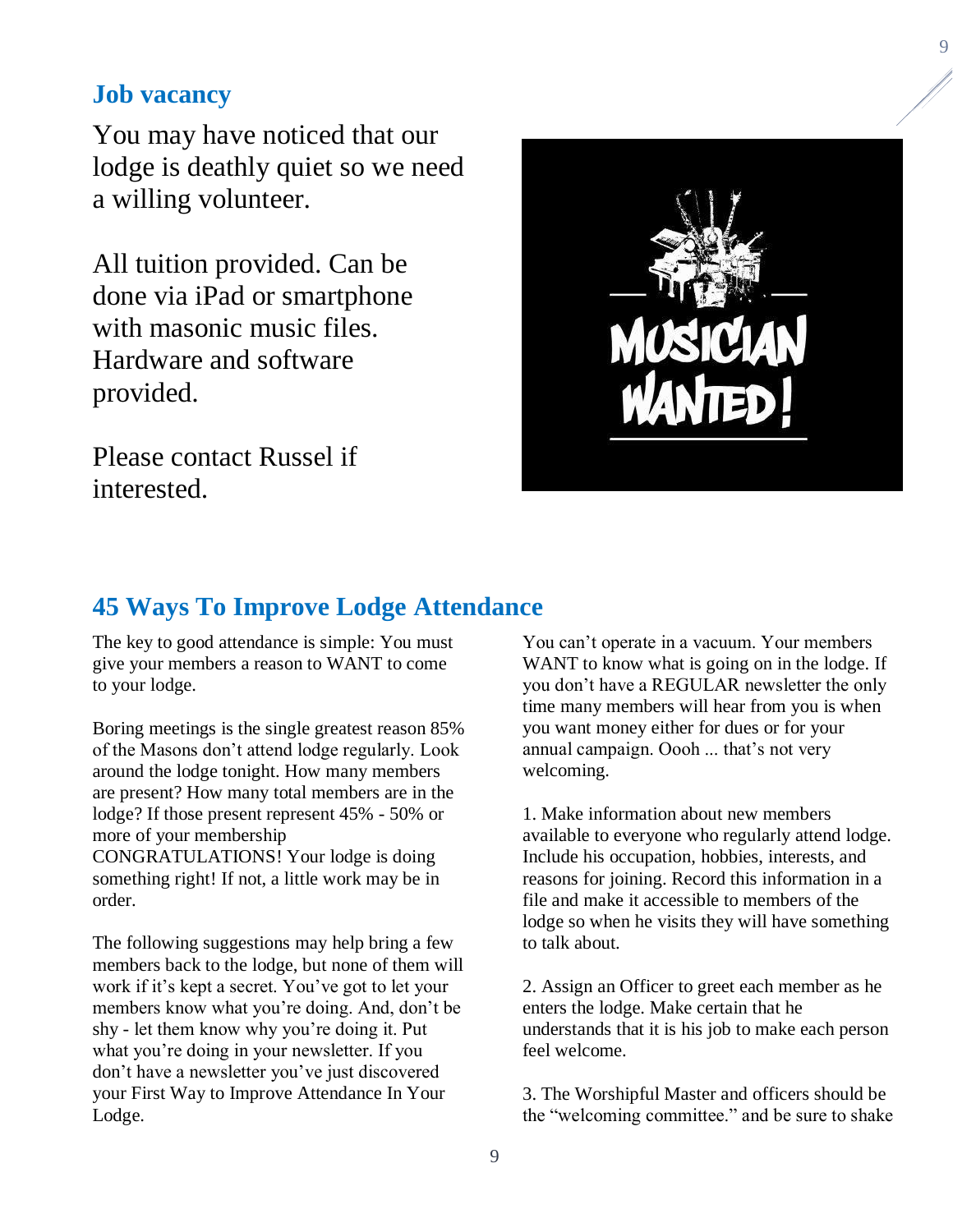hands with each member of the lodge. If you don't know a new member's name now is a good time to learn it.

4. Make introductions during lodge warm and personal. Every man likes to hear his name and every man wants to think people care about him and what he does.

5. Include the names of new members in the newsletter. You might also consider a "Bio" of an occasional older member. Include something about him, his interests, his family and other information.

6. Insist that those who regularly attend lodge share ideas of things they would like to do, programs they would like to see, and items they would like to include. Tonight is a good night to begin asking about those things. Do it and don't take "I can't think of anything" for an answer.

7. Begin meetings on time and increase the overall pace. There is no reason that the questions asked by the Worshipful Master to the Junior and Senior Warden should be dragged out. If someone doesn't know their part it's past time to learn it. A crisp well-done opening and closing take less time and tends to be very impressive.

8. The Secretary has much to do with the pace of the meeting. If there are no petitions the Worshipful Master should be informed before the meeting and shouldn't ask if there are any to be read. If there is to be no voting, it shouldn't be asked.

9. People do like to know what is going on in their fraternity. Reporting Grand Lodge Communications are imperitive.

10. There is absolutely no substitution for planning. A good leader and good officer cares more about his lodge than to be satisfied with an informal gathering just before the meeting. He has planned a good meeting. Possibly he has invited a speaker or at least prepared a program and a presenter. To him, each night is special and he knows attendance only comes from offering your members a good "product."

11. Older members and younger members have different expectations. Programs should satisfy both. While a program about retirement planning may be more enjoyable to the older member, the younger member will benefit also. Likewise, a program about vacation planning may not be as interesting to the older member, but older members take vacations too.

12. Whatever kind of program you present, make it the best it can possibly be. Absolutely nothing works better than quality programs to increase attendance. Every man likes to think the time he has invested in going to the lodge is worthwhile.

13. "Planning for a Perfect Evening" suggests every lodge make something special happen at stated communications at least six times each year. These meetings should be planned at least six months in advance so you can have your choice of speakers or guests.

14. Your lodge and your community is a goldmine of interesting speakers. People love to talk about what they do for a living and this can be a source of excellent speakers. But, don't surprise them. Give them time to prepare a presentation. If the person doesn't like public speaking have someone else in the lodge work with them to prepare something. A ten or fifteen minute presentation is plenty.

15. Don't forget about your District Deputy Grand Master or the Grand Lodge officers. Most can give you an interesting presentation and would enjoy visiting with the people in your lodge.

16. Almost every lodge is there at the death of a brother, but are they there when the brother gets sick or loses a relative. These can be very trying times for a brother and a card or a phone call can mean a world of difference.

17. Have you ever seen a large picture of an ostrich egg or something in the paper that made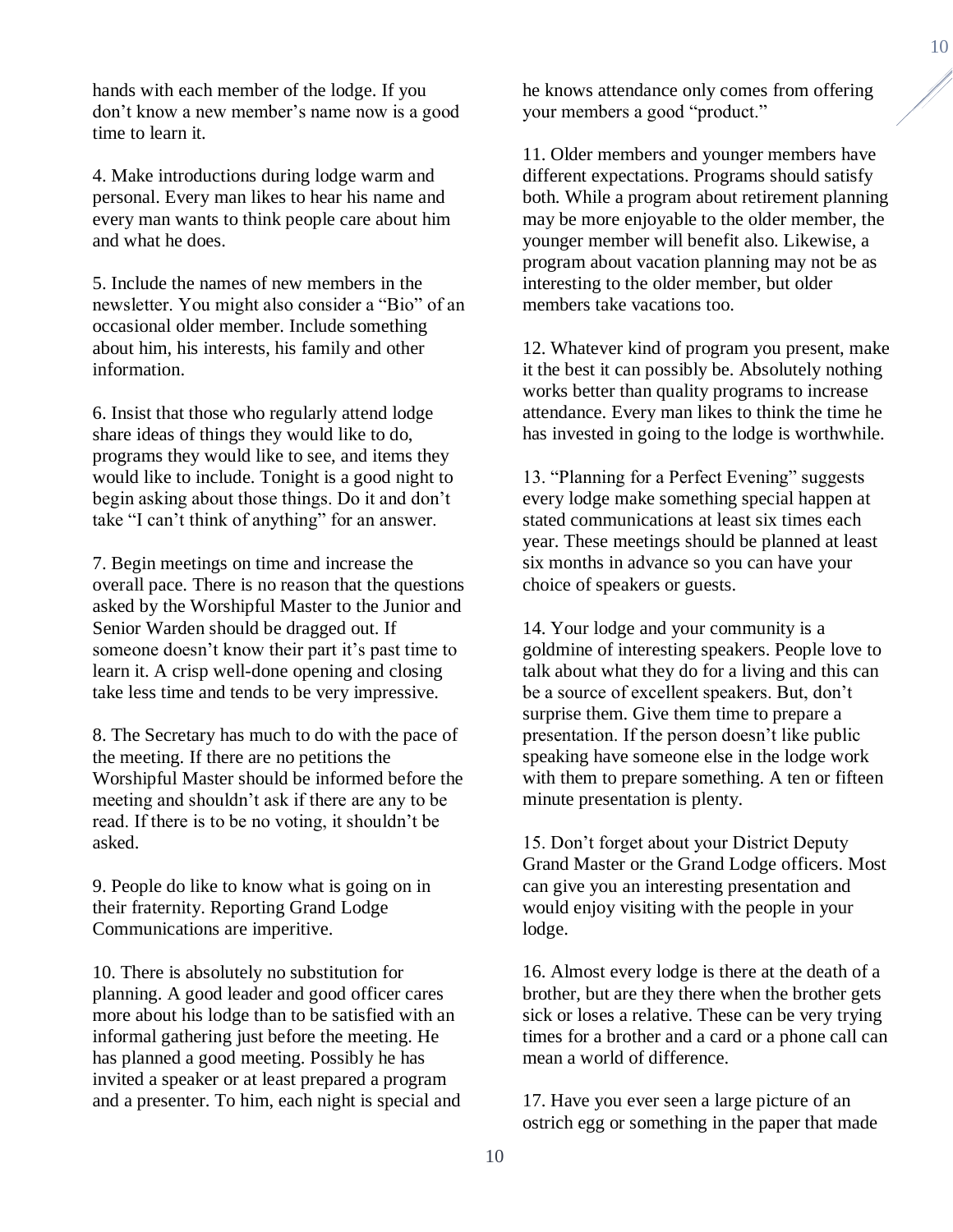you ask why it was there? I was there to fill space because there was no news or advertising to fill the space. Take advantage of this opportunity. Whenever you have a special event either invite the newspaper or send in a picture. Let the paper decide whether to use it or not.

18. Compete with another lodge for the best percentage growth in attendance. Make the contest fun, let the losing lodge serve a meal to the winner or put on a special degree.

19. Calling every new Mason who has been raised within the past few years reminds that Mason that his lodge and his brothers are interested in him. If he hasn't attended in a while this is a good time to find out why. If there is a problem now is an ideal time to handle it.

20. Don't be shy. Tell them you are calling and will be calling with the intent to increase interest in the lodge. If you are sincere most brothers will tell you why the have quit attending and will want to see that you are successful in your efforts. Some may offer to help and call a few of their friends. In any event, you will have contacted a brother.

21.Take the time to look through the minutes and see when was the last time the member attended lodge. Time slips by quickly for all of us. It's not unusual for a brother to think its only been a few months and its really been several years since he attended.

22. Ask questions during your conversation to find out what has happened to his interest in Masonry. Ask open ended questions like "If there were one thing we could do to get you back interested in the lodge what would it be?" Most of the time there will be no complaints except that the meetings are boring or something to that effect. Assure him you are working on making the meetings something he will find interesting.

23. If there has been illness or a problem in the family you and your brothers need to know. It is not unusual for a brother to leave Masonry simply because his brothers ignored him during a sickness or a hospital stay and they knew nothing about it! But, is there an excuse for not knowing your brother is in the hospital?

24. Above all, don't sound like a telemarketer when you call. You are a brother who is concerned about your brother. If you are in a hurry make your calls another time. When you are finished make a notecard about the call with information you can use later or on the next call.

25. Don't scrimp on the meal. Although people will always complain about the price of a meal, most would rather pay a dollar or so more for a good one. Would you pay a dollar more for a nice cut of beef instead of a hamburger? People do it every day. The quality of the meal should come first.

26. Most of our members are more health conscious in their eating today. Heavy gravies, fat beef and lots of mashed potatoes are not as healthy as chicken and fish. Fresh vegetables are lower in sodium than canned ones. Some members have to watch what they eat and will avoid meals with items they aren't supposed to eat.

27. Ask some of the younger members to suggest some meals. They may even want to help prepare them. This is a good way to get a brother involved in the activities of the lodge. Try new foods. Every meal doesn't need to be the same.

28. Invite the wives in for the meal. You can also give a program for the ladies while the men "retire to the lodge room".

29. A lodge picnic can be a fun outing. Invite the wives, the kids, and even the neighbours. The family spirit is good for the lodge and allows the brothers to learn more about each other. Plan activities during the picnic that encourages people to work and play together. The rewards are numerous.

30. Lodge "field trips" inspire the members. Join together on a Saturday and visit points of interest throughout the state. The locations don't